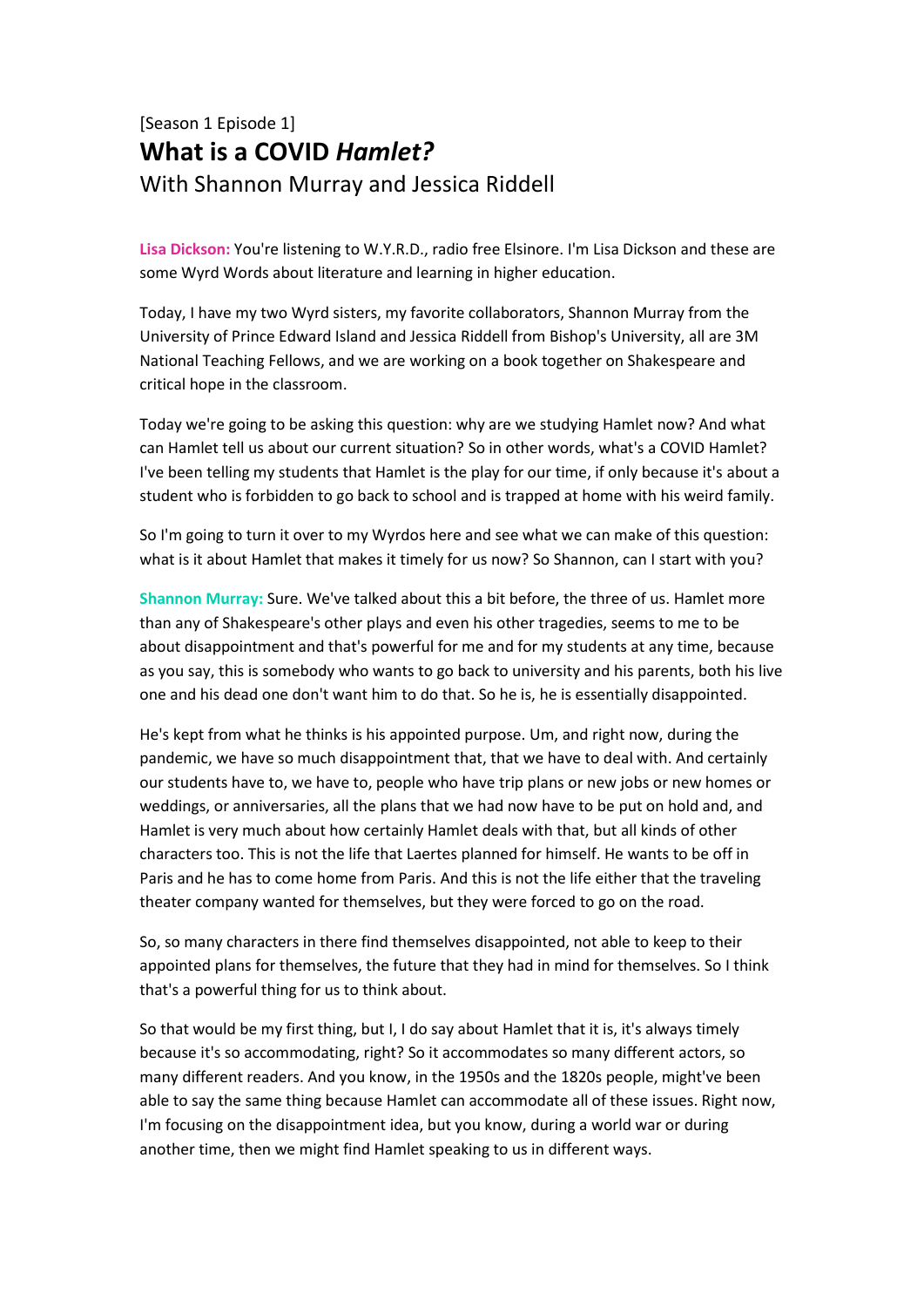So yeah, just about every character you can look at, except maybe for Claudius, um, is essentially disappointed, someone else has affected the future that they have planned for themselves.

**Jessica Riddell:** So maybe I'll take that personal disappointment and move it to, sort of, the larger movements at stake, which I think is a complimentary thread to what Shannon has introduced. Um, and this notion of "there's something rotten in the state of Denmark," which we, you know, hear, again, and again and again, in our cultural imaginary and, and sort of COVID exposing that there is something rotten in the state of Denmark. It's not the personal failings of one person in this play, but there is something deeply, deeply systemically wrong about the society within which people are operating.

And so, um, you know, for, for me to think about tragedy and tragedy really happening at three major times in our Western history and that these times all share something very similar in common, which is, that tragedy seems to be popular at periods of intense intellectual upheaval. And so we see sort of a big boom in the dramatic tragedy in Athens, in the fifth century, BCE in Rome, in the century after the birth of Christ and then in England and Europe during the early modern period.

And so you see these sort of three moments in time where you've got these two big frameworks about understanding the world. So if you think about Athenian tragedies coming out of a period, which also saw the groundwork of Western philosophy being laid against the older polytheistic, Greek understanding of being, you see in Shakespeare's tragedies, written in the aftermath of the Protestant Reformation and set this move from Catholicism, Reformation into Protestantism, and of course all of the experiences of discovering the new world and reshaping one's understanding of the world through the lens of humanism.

I see this moment in COVID as crossing through a portal where what we understood in late capitalism, in our notions of self and individualism and our relationship to society, becoming really, jarringly visible that there are, there are some deep inequalities and inequities and these two systems are two possible frameworks for understanding the world are becoming visible.

And, and so, I think that Hamlet as a tragedy, and genre of tragedy, is pretty compelling for us right now, for those big intellectual and social upheavals that this global pandemic has inspired. So how we navigate that is intensely personal as, as Shannon has pointed out, but how we understand our worlds and the ways in which we understand the frameworks of our role are also rapidly changing. And I think that Hamlet's a perfect person for us to see ourselves in navigating the complexity and the confusion and the disorientation, um, and also offers us a roadmap of what not to do, maybe, you know, try not to get into this mired space of analysis paralysis, and then action, which ends in destruction rather than renewal.

So I hope that we would take this as a path and crossing that portal of renewal rather than of tragedy. So I think we're at a really interesting historical moment and Hamlet, um, sort of casts this really interesting light on how we grapple with that.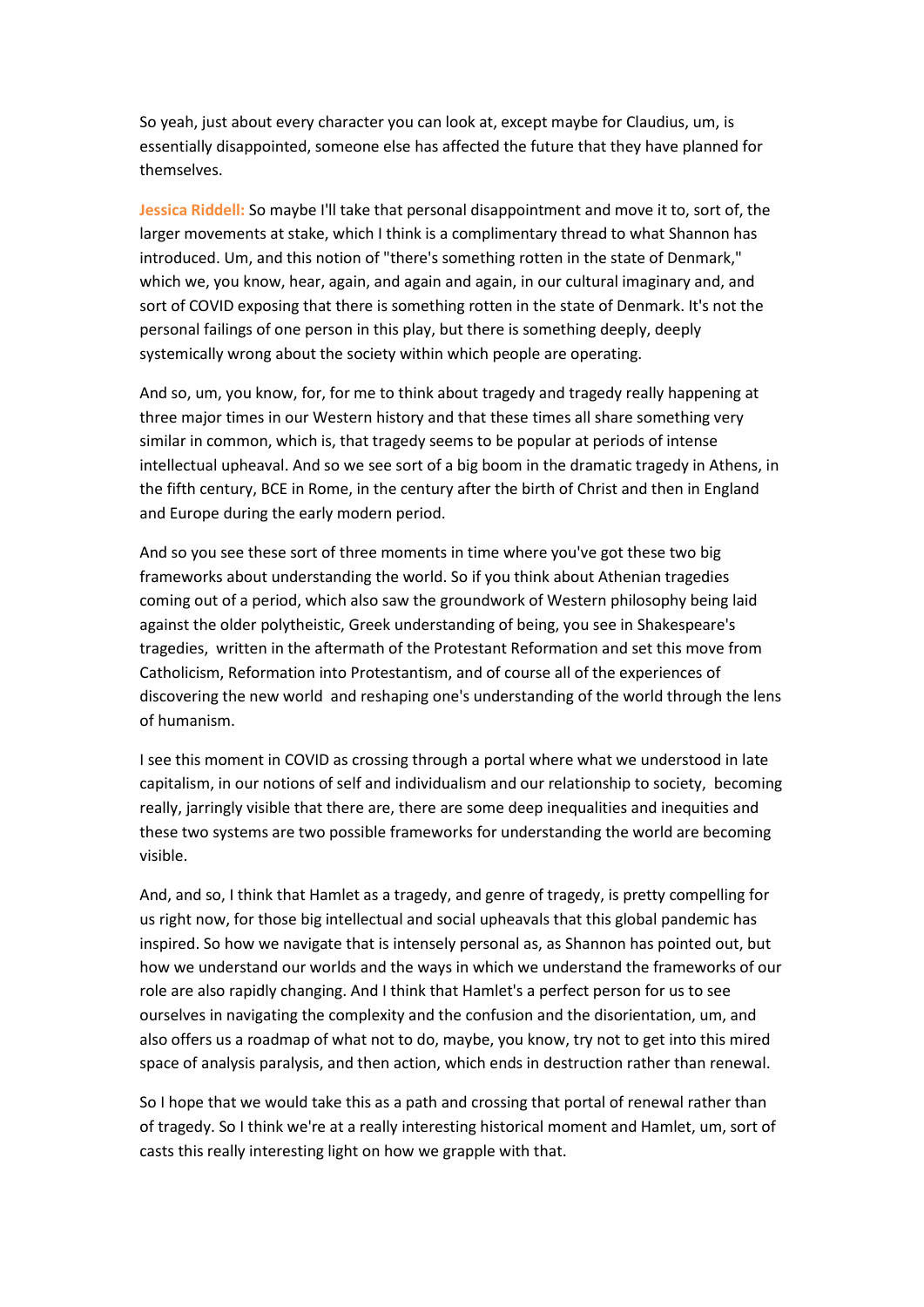**Shannon Murray:** I love that idea that it connects so nicely to that idea of disappointment, um, too, because I remember one of my professors years ago saying that the real, the core of tragedy, the reason that a tragedy gets you is not because something bad happens. It's because the characters and you have an awareness of lost happiness, both the happiness lost from the past, but the prospect of happiness that's lost.

And I think that's, that's probably what we're going through as a larger culture in globally, as well as, personally. Yeah. And I, I love that sense that we could be, we can be coming, get to a great new period of artistic tragedies, personal tragedies at the same time.

**Lisa Dickson:** Hamlet's actually a good character because he, as a Prince, he's situated right at that nexus between the personal and the political. Because he is Hamlet the guy, but he's also Hamlet the play and he's Hamlet the Prince, right, the Prince of Denmark, and so he's, against his will in a lot of ways, a political figure because his own choices have political ramifications.

Um, and I think that's one of the things that we're witnessing now, in the various upheavals and the protest movements and all of those kinds of things, that the choices that we make, because we have this sense that there's this other future that we could be living in and how do we act to move into that other future, right? So do we just let the world continue on as it is, or do we make ourselves part of that political movement? And so Hamlet kind of is this interesting, sort of consolidation of the individual, but the individual in this larger conceptual and political context, whether he wants to be there or not, I mean, he definitely doesn't want to be there, which I think is really interesting.

So I always think of tragedy... We imagine it as a space of darkness, but for me, tragedy always has this light inside of it and it's this light that, that is a reflection of what could be, or what could have been, or what we might become if we can just get through this moment of chaos.

So as you say, Jessica, we can come through this in a lot of different ways. We can survive it and tell the story like Horatio or we can, you know, just litter the stage with, with bodies, but we'd rather not litter the stage with bodies. So how do we act in these moments, I think, in order to capture that sense of what is lost or our vision of what could be if we could just work our way through, in a positive sense, which I think is interesting in that regard.

**Shannon Murray:** He's so, he's so powerful for me though, too, because he's presented with the kind of choice that a lot of us are presented with right now, which is alternatives where there is actually no good choice, right? I'm thinking about the very practical thing of parents who have to decide whether to send their kids back to school or not . In that moment, there is no good choice, right? They're all alternative bad choices and that's a really difficult position to be in. And that's what I see Hamlet being. And even, even if you're worried about whether he's acting too rashly or not acting rashly enough, really he's in a position where he's being asked to kill his uncle or, and, and, so have his soul damned or not kill his uncle and so disappoint his father, but also let a murderer free. But he's so he's, he's presented with that difficulty of knowing, um, what the right thing to do is when there's no really good right thing to do.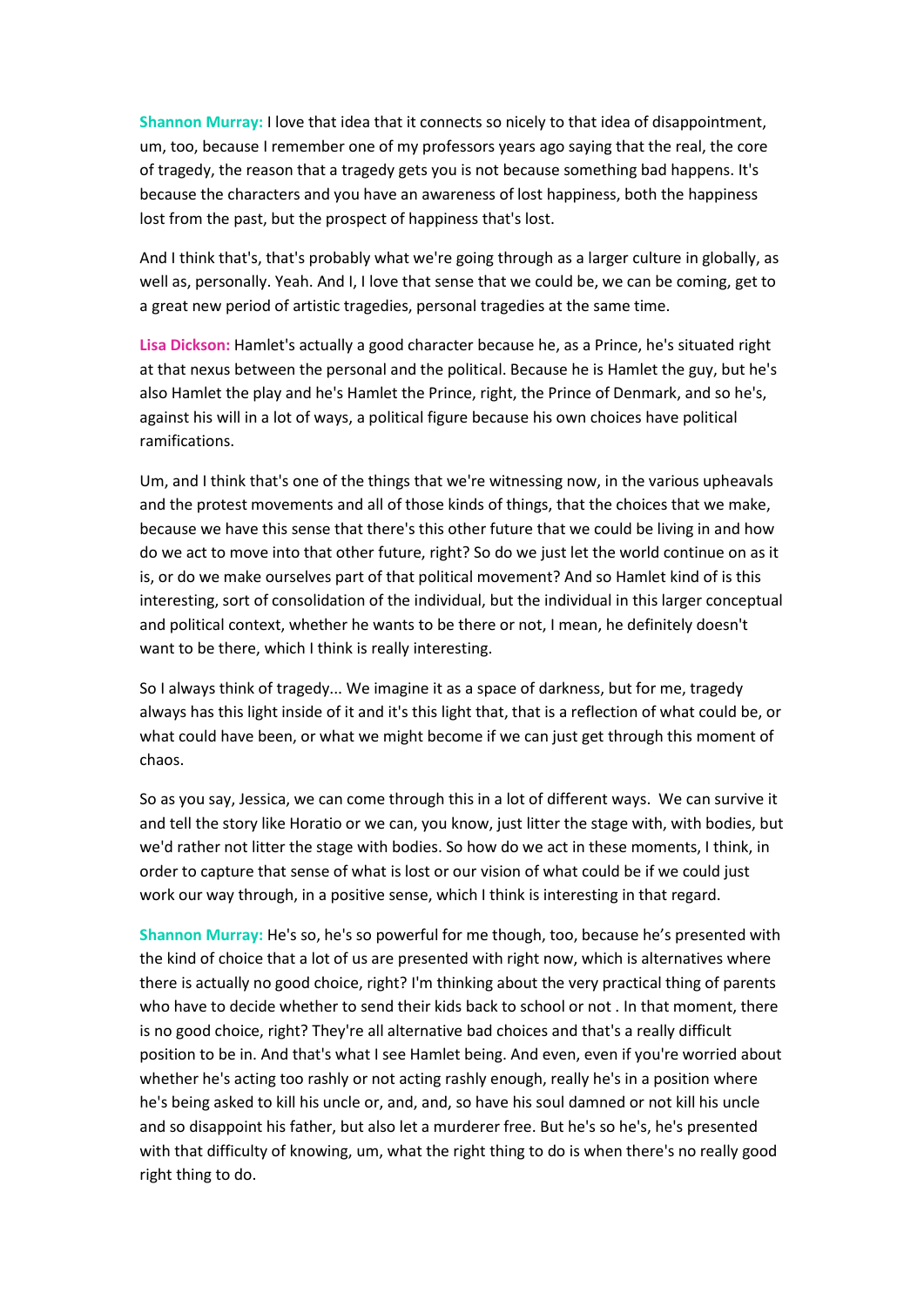And Shakespeare gives that to us so often that I think it's a helpful thing for us to recognize that, sometimes, no matter how smart we are, because Hamlet's really smart, we won't be able to think our way through to the perfect answer. We'll just be able to think of the least bad answer under the circumstances. I think we have a lot of those coming up this year.

**Jessica Riddell:** Yeah. Can I even just like qualify that there's no, there's no right answer, but there's also in this play a kind of radical unknowing. Like, we don't have enough pieces of information to create a clear reading of this situation. And I think about the interpretive quandary of the ghost, right? Is the ghost sent from hell? Is the ghost in purgatory? Is the ghost... what system do we use to interpret the ghost? Do we go back to this sort of older understanding of Catholicism? Do we use, um, you know, what kind of supernatural? Do we use the new Protestant understanding of, of where souls go? And we're in this moment, of we don't have all of the pieces coherently in one framework or one structure; we have pieces from very different kinds of conceptual backgrounds. And so in some ways there's a radical unknowing.

Um, and I feel like that in, in COVID and these times of COVID, we, we can make the decisions that we have with the information that we have in front of us, but that information is always missing. We don't have the full picture and we're only going to have that full picture looking back in retrospect on the decisions we made. And so I'm watching Hamilton almost obsessively, but "history has its eyes on us" right now. And we don't have all the information and so there is a kind of radical unknowingness that makes whatever decision we make, as you say, Shannon, almost impossible.

**Shannon Murray:** Yeah. And for, for planners. And I, you know, I want to extrapolate that Hamlet is a planner like me. I live my life by plans, right, and I think them very, very carefully. Um, right now, planning just doesn't work. I can't plan for this next year, I can make tentative sorts of plans. And I think that's what's happening in Hamlet as well, he tries to make a plan, but every time he does it gets thwarted by something or other that's in the way. So yeah, I think hell, it's a great play for all times, but boy, is it good for this one?

**Lisa Dickson:** That's, I think, that comes down to nimbleness. One of the things that distinguishes Hamlet is his nimbleness. So, he responds to what comes at him. I think about, you know, Act Two, that giant long act where he's on the stage and just people are coming at them from every direction and he has to respond to them all and that notion of not being able to plan, but also having a kind of nimbleness, to be able to see what's going on and to make a decision in that moment that's the best that we, that we can and just kind of wait and to see things unfold, and then to make another decision.

So one of the things that's interesting, Jessica, when you say that, um, you know, history has her eyes on us, history has her eyes on us, but we can't see it. We're in it. So we can't see it. And that's one of the beautiful things about drama and the way that it unfolds in time. So I have a very hard time looking at *Hamlet* the way Hamlet is experiencing *Hamlet*, which is as it unfolds in front of him as he goes. Whereas, you know, as a scholar who, you know, I can't even watch *Hamlet* really anymore, because I'm just watching it inside my head, but we have this picture of how the consequences are going to unfold. We have the story, he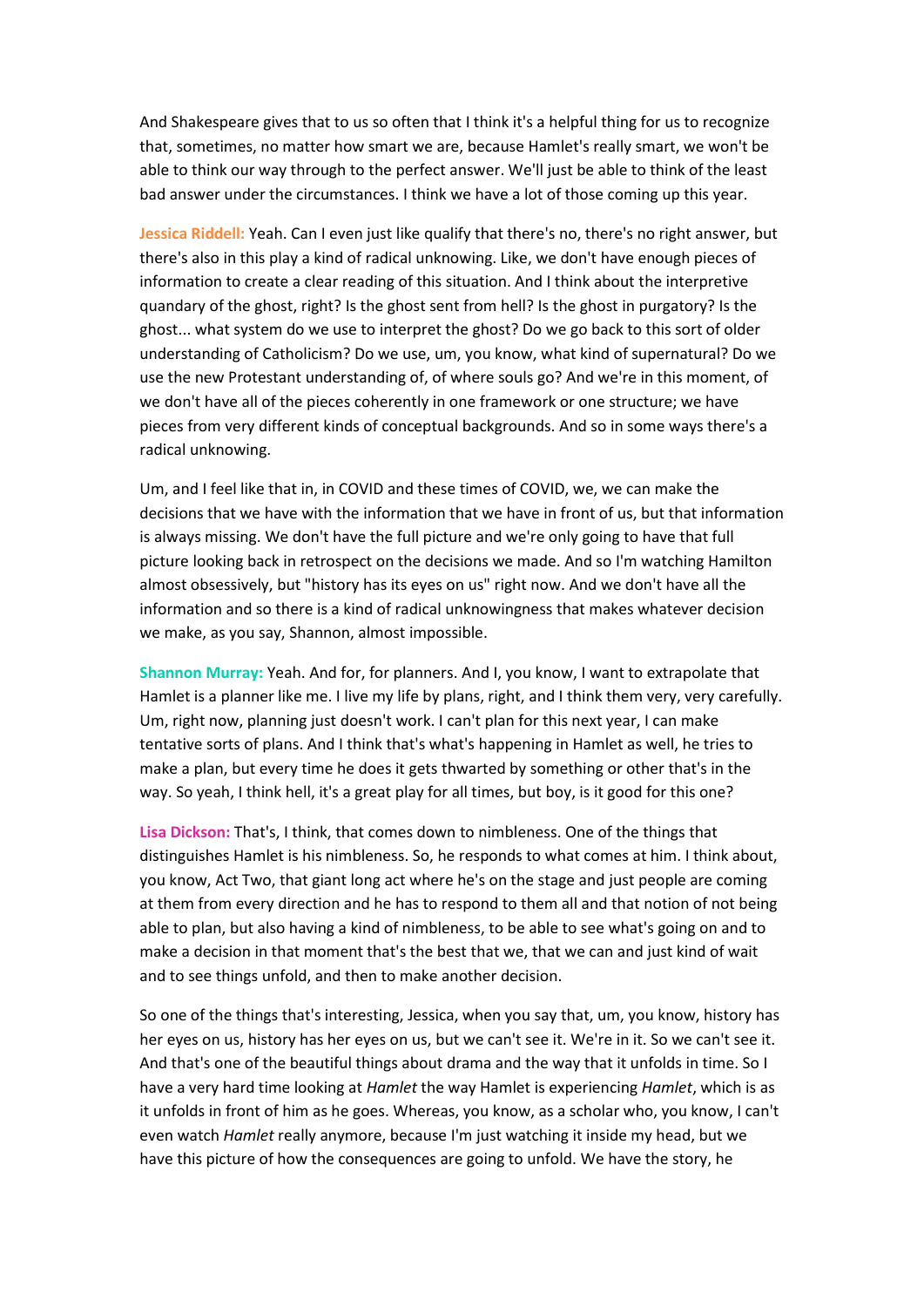doesn't have the story. He only has the narrative. He only has what's happening next and next and next.

And so he's situated in his experience very much the way that we are situated in our experience waiting for things to unfold, seeing how our choices are going to play out, but not having that overarching sense of where the narrative is, which is what makes Horatio so important to the text, "tell my story." He's the person who's going to be able to stand above and back from this and put it all together. So there's two different ways of thinking about, um, the historical moment operating there as well.

And so I always get very cranky when people say that Hamlet's such a procrastinator because I don't think he's a procrastinator. I think he's responding because he's embedded in a time. So it's very easy for us to critique him because we are outside of that time, which I think is a really interesting way of thinking about how we are in these moments. And maybe we should feel a little less guilty about making bad choices right now, too, I think, uh, in that regard, right? So if we could stand outside of history and look at how it's going to play out, we would make different choices.

**Jessica Riddell:** I love that. Feeling less guilty, but also being attentive to the kinds of stories we're telling about ourselves right now. And being really attentive to how we deploy narratives to make sense of a radically disrupted world.

And you just have to think about, you know, Shakespeare's characters and how they tell stories about themselves, which shape their own realities or others' perceptions of realities, right? You think about King Lear saying "I'm more sinned against and sinning," or you think about we've, you know, we've talked about Hamlet at the very end, still being able to say, you know, "and in this harsh world, draw thy breath in pain to tell my story." To see how, how much Shakespeare really uses words, or allows us, his characters to use words to make meaning from chaos. And that storytelling is an act of creation and an act of creating our reality.

And so, being attentive to the stories we tell in the words that we use, um, and, and where we want our narrative trajectory to go, I think is really important. And that's something I'm, I'm increasingly mindful of. And I started to ban some words from my vocabulary, like "pivot" and "unprecedented" and even "rigor," um, and start to include much more mindful uses of words that are much more critically Hopeful as we navigate this, because we have to shape in some way, shape our own, our own relationship to our reality as we, and I think that's correct, less guilty and more gentle with ourselves and with others.

**Shannon Murray:** And we could go back to Hamilton again, "who lives, who dies, who tells your story?"

**Jessica Riddell:** That's right.

**Shannon Murray:** You're starting, you're starting to see how I could have an entire seminar just on Hamlet and Hamilton, right?

**Jessica Riddell:** Great class.